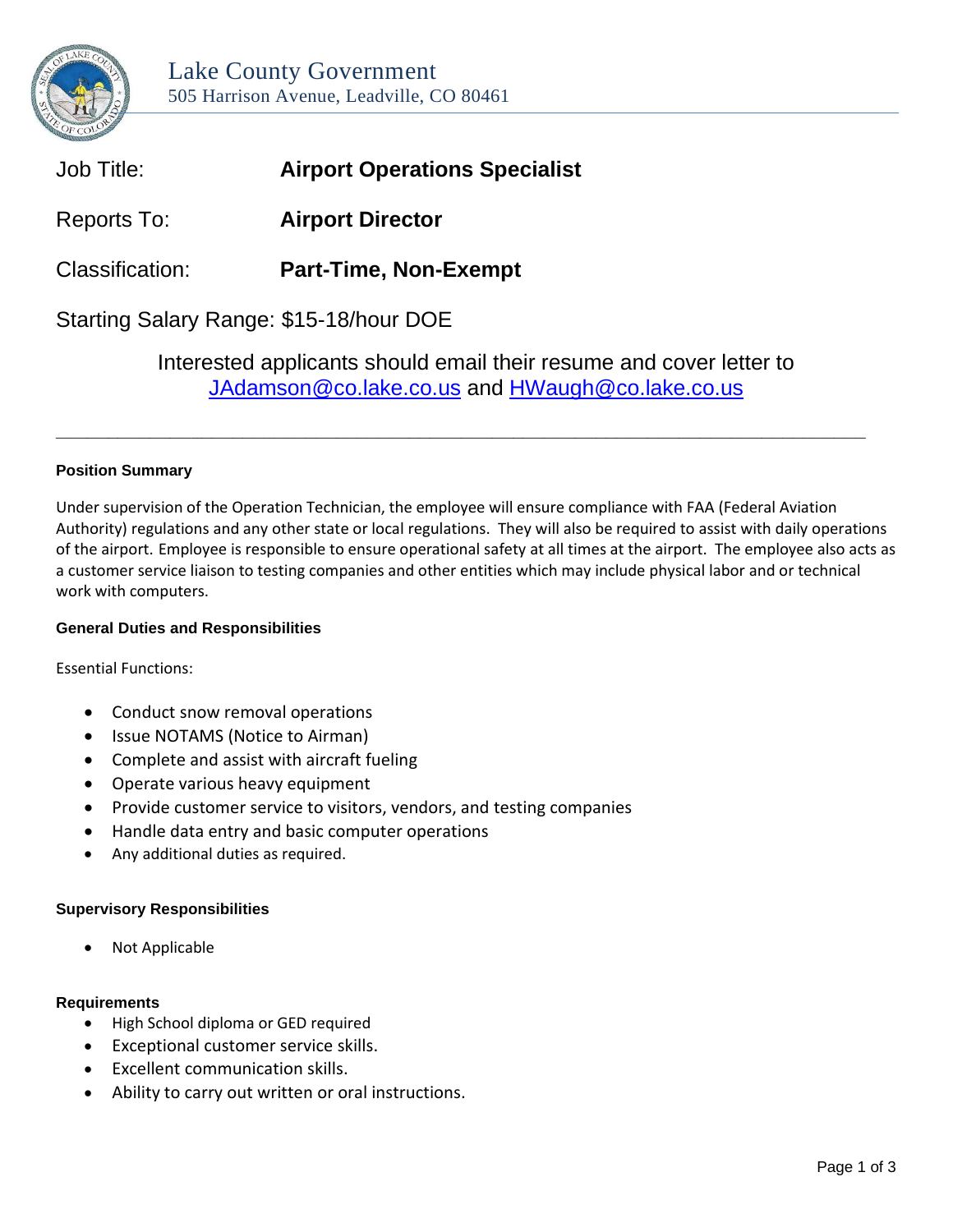

- Ability to establish and maintain **an effective working relationship with the general public**, other employees, and individuals from a variety of groups and agencies.
- Ability to assess situations and make prudent and appropriate decisions.
- Ability to complete the necessary paperwork, reports, and documentation accurately and efficiently.
- Ability to work independently as appropriate.
- Experience in an aviation related field and/or working with aircraft desired.
- Applicant must pass a pre-employment physical and drug screening.
- Applicant must be capable of lifting up to 75 pounds, (i.e., fueling hoses, aircraft equipment/parts, etc.)

## **Physical Activity & Work Environment**

- 
- 
- 
- Using hands/fingers to feel or handle items More than 50% of time
- Reaching, pushing or pulling with arms/hands More than 50% of time
- 
- 
- Kneeling, crawling, or crouching  $\blacksquare$
- Talking or hearing  $\blacksquare$  Talking or hearing  $\blacksquare$
- Tasting or smelling  $\overline{\phantom{a}}$  Less than 50% of time
- Lifting, moving or exerting force of up to 10 lbs. The More than 50% of time
- Lifting, moving or exerting force of up to 25 lbs. The More than 50% of time
- Lifting, moving or exerting force of up to 50 lbs. The More than 50% of time
- Lifting, moving or exerting force of up to 100 lbs. Less than 50% of time
- Lifting, moving or exerting force of more than 100 lbs. Less than 50% of time
- Seeing up close More than 50% of time
- Seeing long distances Less than 50% of time
- Frame of the seeing color  $\sim$  More than 50% of time
- Use of peripheral vision  $\blacksquare$
- **Perceiving depth Less than 50% of time**
- Adjusting and focusing vision **Adjusting and focusing vision** All and the More than 50% of time
- Working outdoors in inclement weather extreme hot Less than 50% of time
- Working outdoors in inclement weather extreme cold  $\blacksquare$  Less than 50% of time
- Working indoors in an office environment  $\blacksquare$  Less than 50% of time
- Working in high places **All and Solution** 1 Less than 50% of time
- Working near moving mechanical parts and machines More than 50% of time
- Working in wet/humid conditions that are not weather related Not Applicable
- Working in extreme cold conditions that are not weather related Not Applicable
- Working in extreme hot conditions that are not weather related Not Applicable
- Working with airborne particles or fumes Less than 50% of time
- Working with toxic or caustic chemicals or agents -- Less than 50% of time
- Working with explosives  $\sim$  Less than 50% of time
- Working in an area with a risk of exposure to radiation  **Less than 50%** of time
- Working in an area with a risk of exposure to electrocution Less than 50% of time
- 
- Working in a loud environment  $\blacksquare$  Less than 50% of time
- Less than 50% of time  $\sim$  Less than 50% of time
- Walking More than 50% of time
- Standing **Standing Standing Standing Standing Standing Standing Standing Standing Standing Standing Standing Standing Standing Standing Standing Standing Standing Standing Standing Standing Standing Standing Standing Sta** 
	-
	-
- Climbing Less than 50% of time
- **Balancing but a large structure of the set of the set of the set of the set of time set of time set of time set of time set of time set of time set of time set of time set of time set of time set of time set of time set** 
	-
	-
	-
	-
	-
	-
	-
	-
	-
	-
	-
	-
	-
	-
	-
	-
	-
	-
	-
	-
	-
	-
	-
	-
	-
	-
- Exposure to vibration  $\blacksquare$  The mass of the More than 50% of time
	-